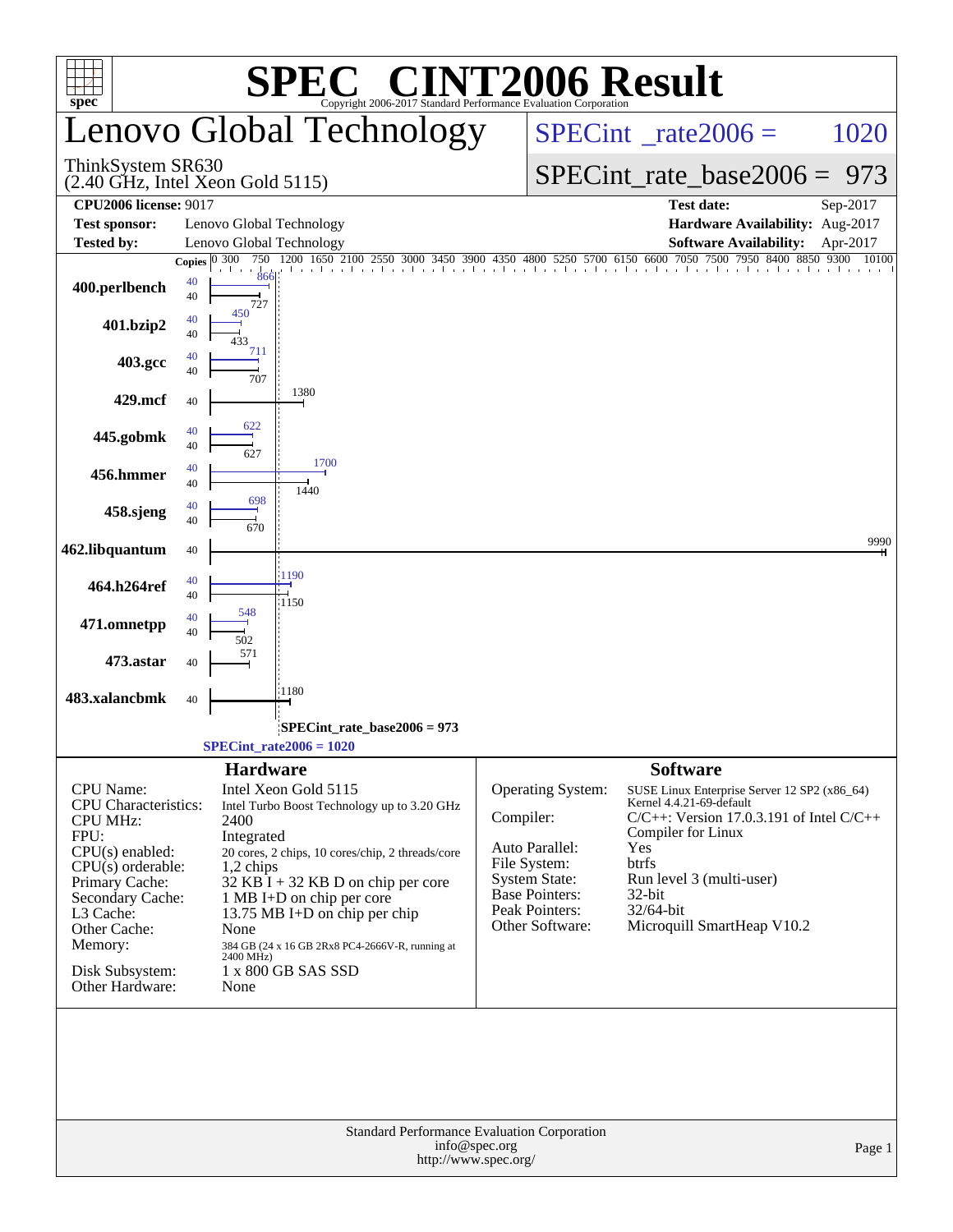

## enovo Global Technology

#### ThinkSystem SR630

(2.40 GHz, Intel Xeon Gold 5115)

 $SPECTnt_rate2006 = 1020$ 

### [SPECint\\_rate\\_base2006 =](http://www.spec.org/auto/cpu2006/Docs/result-fields.html#SPECintratebase2006) 973

**[Test sponsor:](http://www.spec.org/auto/cpu2006/Docs/result-fields.html#Testsponsor)** Lenovo Global Technology **[Hardware Availability:](http://www.spec.org/auto/cpu2006/Docs/result-fields.html#HardwareAvailability)** Aug-2017

**[CPU2006 license:](http://www.spec.org/auto/cpu2006/Docs/result-fields.html#CPU2006license)** 9017 **[Test date:](http://www.spec.org/auto/cpu2006/Docs/result-fields.html#Testdate)** Sep-2017 **[Tested by:](http://www.spec.org/auto/cpu2006/Docs/result-fields.html#Testedby)** Lenovo Global Technology **[Software Availability:](http://www.spec.org/auto/cpu2006/Docs/result-fields.html#SoftwareAvailability)** Apr-2017

#### **[Results Table](http://www.spec.org/auto/cpu2006/Docs/result-fields.html#ResultsTable)**

|                    | <b>Base</b>   |                |       |                |             |                |            | <b>Peak</b>   |                |              |                                                                                                          |              |                |              |
|--------------------|---------------|----------------|-------|----------------|-------------|----------------|------------|---------------|----------------|--------------|----------------------------------------------------------------------------------------------------------|--------------|----------------|--------------|
| <b>Benchmark</b>   | <b>Copies</b> | <b>Seconds</b> | Ratio | <b>Seconds</b> | Ratio       | <b>Seconds</b> | Ratio      | <b>Copies</b> | <b>Seconds</b> | <b>Ratio</b> | <b>Seconds</b>                                                                                           | <b>Ratio</b> | <b>Seconds</b> | <b>Ratio</b> |
| 400.perlbench      | 40            | 537            | 727   | 538            | 727         | 541            | 722        | 40            | 451            | 866          | 451                                                                                                      | 867          | 451            | 866          |
| 401.bzip2          | 40            | 892            | 433   | 888            | 435         | 890            | 433        | 40            | 857            | 450          | 852                                                                                                      | 453          | 861            | 448          |
| $403.\mathrm{gcc}$ | 40            | 455            | 707   | 456            | 707         | 456            | 706        | 40            | 453            | 711          | 453                                                                                                      | 711          | 454            | 710          |
| $429$ .mcf         | 40            | 264            | 1380  | 264            | 1380        | 264            | 1380l      | 40            | 264            | 1380         | 264                                                                                                      | 1380         | 264            | 1380         |
| $445$ .gobmk       | 40            | 670            | 627   | 669            | 628         | 670            | 627        | 40            | 675            | 622          | 674                                                                                                      | 623          | 674            | 622          |
| 456.hmmer          | 40            | 260            | 1440  | 257            | 1450        | 259            | 1440       | 40            | 219            | 1700         | 219                                                                                                      | 1710         | 220            | 1700         |
| $458$ .sjeng       | 40            | 723            | 670   | 722            | 671         | 722            | <b>670</b> | 40            | 693            | 698          | 694                                                                                                      | 698          | 692            | 700          |
| 462.libquantum     | 40            | 82.9           | 9990  | 83.0           | 9990        | 83.4           | 9940       | 40            | 82.9           | 9990         | 83.0                                                                                                     | 9990         | 83.4           | 9940         |
| 464.h264ref        | 40            | 773            | 1150  | 769            | 1150        | 769            | 1150       | 40            | 744            | 1190         | 744                                                                                                      | <b>1190</b>  | 746            | 1190         |
| 471.omnetpp        | 40            | 498            | 502   | 498            | 502         | 499            | 501        | 40            | 456            | 548          | 455                                                                                                      | 549          | 456            | 548          |
| $473$ . astar      | 40            | 492            | 571   | 492            | 571         | 491            | 572        | 40            | 492            | 571          | 492                                                                                                      | 571          | 491            | 572          |
| 483.xalancbmk      | 40            | 237            | 1170  | 235            | <b>1180</b> | 234            | 1180       | 40            | 237            | 1170         | 235                                                                                                      | 1180         | 234            | 1180         |
|                    |               |                |       |                |             |                |            |               |                |              | Results appear in the order in which they were run. Bold underlined text indicates a median measurement. |              |                |              |

#### **[Submit Notes](http://www.spec.org/auto/cpu2006/Docs/result-fields.html#SubmitNotes)**

 The numactl mechanism was used to bind copies to processors. The config file option 'submit' was used to generate numactl commands to bind each copy to a specific processor. For details, please see the config file.

#### **[Operating System Notes](http://www.spec.org/auto/cpu2006/Docs/result-fields.html#OperatingSystemNotes)**

Stack size set to unlimited using "ulimit -s unlimited"

#### **[Platform Notes](http://www.spec.org/auto/cpu2006/Docs/result-fields.html#PlatformNotes)**

Standard Performance Evaluation Corporation [info@spec.org](mailto:info@spec.org) <http://www.spec.org/> BIOS configuration: Choose Operating Mode set to Maximum Performance DCU Streamer Prefetcher set to Disable Stale AtoS set to Enable LLC dead line alloc set to Disable Sysinfo program /home/cpu2006-1.2-ic17.0u3/config/sysinfo.rev6993 Revision 6993 of 2015-11-06 (b5e8d4b4eb51ed28d7f98696cbe290c1) running on Cable-SPECcpu2006-SUSE12SP2 Mon Sep 11 18:50:11 2017 This section contains SUT (System Under Test) info as seen by some common utilities. To remove or add to this section, see: <http://www.spec.org/cpu2006/Docs/config.html#sysinfo> From /proc/cpuinfo model name : Intel(R) Xeon(R) Gold 5115 CPU @ 2.40GHz 2 "physical id"s (chips) 40 "processors" Continued on next page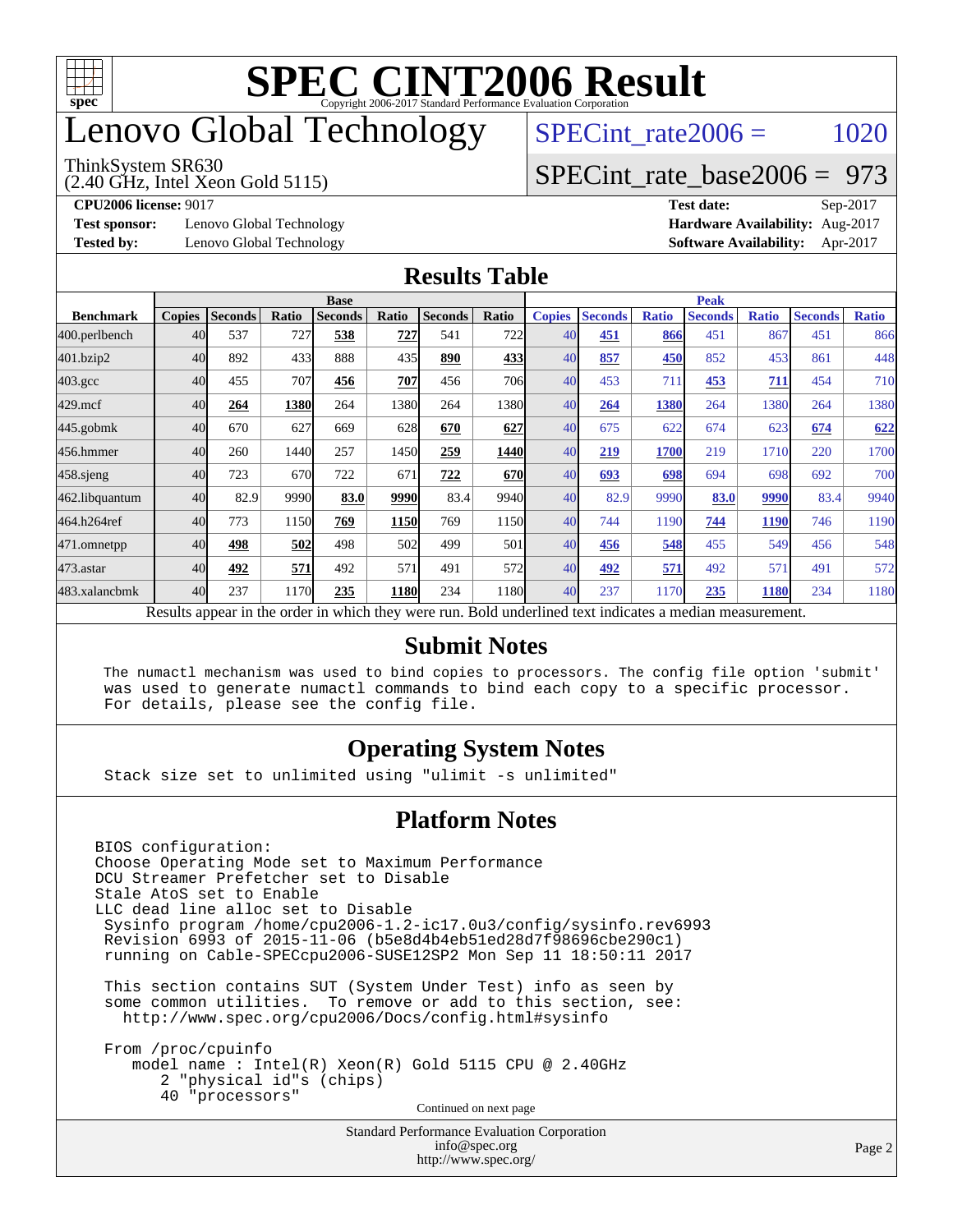

## enovo Global Technology

SPECint rate $2006 = 1020$ [SPECint\\_rate\\_base2006 =](http://www.spec.org/auto/cpu2006/Docs/result-fields.html#SPECintratebase2006) 973

(2.40 GHz, Intel Xeon Gold 5115) ThinkSystem SR630

**[Test sponsor:](http://www.spec.org/auto/cpu2006/Docs/result-fields.html#Testsponsor)** Lenovo Global Technology **[Hardware Availability:](http://www.spec.org/auto/cpu2006/Docs/result-fields.html#HardwareAvailability)** Aug-2017 **[Tested by:](http://www.spec.org/auto/cpu2006/Docs/result-fields.html#Testedby)** Lenovo Global Technology **[Software Availability:](http://www.spec.org/auto/cpu2006/Docs/result-fields.html#SoftwareAvailability)** Apr-2017

**[CPU2006 license:](http://www.spec.org/auto/cpu2006/Docs/result-fields.html#CPU2006license)** 9017 **[Test date:](http://www.spec.org/auto/cpu2006/Docs/result-fields.html#Testdate)** Sep-2017

#### **[Platform Notes \(Continued\)](http://www.spec.org/auto/cpu2006/Docs/result-fields.html#PlatformNotes)**

 cores, siblings (Caution: counting these is hw and system dependent. The following excerpts from /proc/cpuinfo might not be reliable. Use with caution.) cpu cores : 10 siblings : 20 physical 0: cores 0 1 2 3 4 8 9 10 11 12 physical 1: cores 0 1 2 3 4 8 9 10 11 12 cache size : 14080 KB From /proc/meminfo<br>MemTotal: 395893396 kB HugePages\_Total: 0 Hugepagesize: 2048 kB From /etc/\*release\* /etc/\*version\* SuSE-release: SUSE Linux Enterprise Server 12 (x86\_64) VERSION = 12 PATCHLEVEL = 2 # This file is deprecated and will be removed in a future service pack or release. # Please check /etc/os-release for details about this release. os-release: NAME="SLES" VERSION="12-SP2" VERSION\_ID="12.2" PRETTY\_NAME="SUSE Linux Enterprise Server 12 SP2" ID="sles" ANSI\_COLOR="0;32" CPE\_NAME="cpe:/o:suse:sles:12:sp2" uname -a: Linux Cable-SPECcpu2006-SUSE12SP2 4.4.21-69-default #1 SMP Tue Oct 25 10:58:20 UTC 2016 (9464f67) x86\_64 x86\_64 x86\_64 GNU/Linux run-level 3 Sep 11 18:46 SPEC is set to: /home/cpu2006-1.2-ic17.0u3 Filesystem Type Size Used Avail Use% Mounted on /dev/sda2 btrfs 744G 200G 541G 27% /home Additional information from dmidecode: Warning: Use caution when you interpret this section. The 'dmidecode' program reads system data which is "intended to allow hardware to be accurately determined", but the intent may not be met, as there are frequent changes to hardware, firmware, and the "DMTF SMBIOS" standard. BIOS Lenovo -[IVE109Q-1.00]- 06/28/2017 Memory: 24x Samsung M393A2K43BB1-CTD 16 GB 2 rank 2666 MHz, configured at 2400 MHz (End of data from sysinfo program)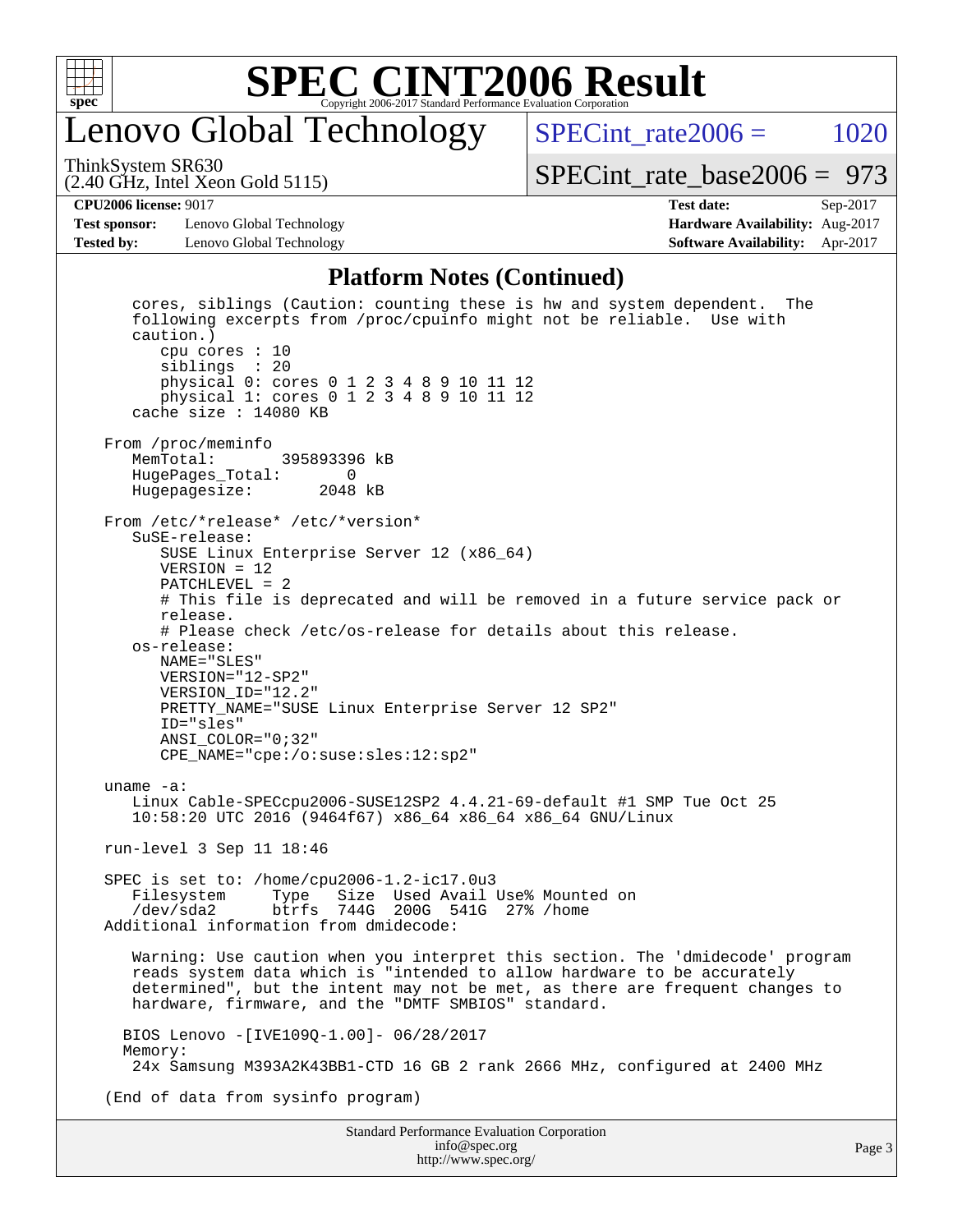

## enovo Global Technology

 $SPECTnt_rate2006 = 1020$ 

ThinkSystem SR630

(2.40 GHz, Intel Xeon Gold 5115)

[SPECint\\_rate\\_base2006 =](http://www.spec.org/auto/cpu2006/Docs/result-fields.html#SPECintratebase2006) 973

**[Test sponsor:](http://www.spec.org/auto/cpu2006/Docs/result-fields.html#Testsponsor)** Lenovo Global Technology **[Hardware Availability:](http://www.spec.org/auto/cpu2006/Docs/result-fields.html#HardwareAvailability)** Aug-2017

**[CPU2006 license:](http://www.spec.org/auto/cpu2006/Docs/result-fields.html#CPU2006license)** 9017 **[Test date:](http://www.spec.org/auto/cpu2006/Docs/result-fields.html#Testdate)** Sep-2017 **[Tested by:](http://www.spec.org/auto/cpu2006/Docs/result-fields.html#Testedby)** Lenovo Global Technology **[Software Availability:](http://www.spec.org/auto/cpu2006/Docs/result-fields.html#SoftwareAvailability)** Apr-2017

#### **[General Notes](http://www.spec.org/auto/cpu2006/Docs/result-fields.html#GeneralNotes)**

Environment variables set by runspec before the start of the run: LD\_LIBRARY\_PATH = "/home/cpu2006-1.2-ic17.0u3/lib/ia32:/home/cpu2006-1.2-ic17.0u3/lib/intel64:/home/cpu2006-1.2-ic17.0u3/sh10.2"

 Binaries compiled on a system with 1x Intel Core i7-4790 CPU + 32GB RAM memory using Redhat Enterprise Linux 7.2 Transparent Huge Pages enabled by default Filesystem page cache cleared with: shell invocation of 'sync; echo 3 > /proc/sys/vm/drop\_caches' prior to run runspec command invoked through numactl i.e.: numactl --interleave=all runspec <etc>

### **[Base Compiler Invocation](http://www.spec.org/auto/cpu2006/Docs/result-fields.html#BaseCompilerInvocation)**

[C benchmarks](http://www.spec.org/auto/cpu2006/Docs/result-fields.html#Cbenchmarks):

[icc -m32 -L/opt/intel/compilers\\_and\\_libraries\\_2017/linux/lib/ia32](http://www.spec.org/cpu2006/results/res2017q4/cpu2006-20170918-49482.flags.html#user_CCbase_intel_icc_c29f3ff5a7ed067b11e4ec10a03f03ae)

[C++ benchmarks:](http://www.spec.org/auto/cpu2006/Docs/result-fields.html#CXXbenchmarks)

[icpc -m32 -L/opt/intel/compilers\\_and\\_libraries\\_2017/linux/lib/ia32](http://www.spec.org/cpu2006/results/res2017q4/cpu2006-20170918-49482.flags.html#user_CXXbase_intel_icpc_8c35c7808b62dab9ae41a1aa06361b6b)

### **[Base Portability Flags](http://www.spec.org/auto/cpu2006/Docs/result-fields.html#BasePortabilityFlags)**

 400.perlbench: [-D\\_FILE\\_OFFSET\\_BITS=64](http://www.spec.org/cpu2006/results/res2017q4/cpu2006-20170918-49482.flags.html#user_basePORTABILITY400_perlbench_file_offset_bits_64_438cf9856305ebd76870a2c6dc2689ab) [-DSPEC\\_CPU\\_LINUX\\_IA32](http://www.spec.org/cpu2006/results/res2017q4/cpu2006-20170918-49482.flags.html#b400.perlbench_baseCPORTABILITY_DSPEC_CPU_LINUX_IA32) 401.bzip2: [-D\\_FILE\\_OFFSET\\_BITS=64](http://www.spec.org/cpu2006/results/res2017q4/cpu2006-20170918-49482.flags.html#user_basePORTABILITY401_bzip2_file_offset_bits_64_438cf9856305ebd76870a2c6dc2689ab) 403.gcc: [-D\\_FILE\\_OFFSET\\_BITS=64](http://www.spec.org/cpu2006/results/res2017q4/cpu2006-20170918-49482.flags.html#user_basePORTABILITY403_gcc_file_offset_bits_64_438cf9856305ebd76870a2c6dc2689ab) 429.mcf: [-D\\_FILE\\_OFFSET\\_BITS=64](http://www.spec.org/cpu2006/results/res2017q4/cpu2006-20170918-49482.flags.html#user_basePORTABILITY429_mcf_file_offset_bits_64_438cf9856305ebd76870a2c6dc2689ab) 445.gobmk: [-D\\_FILE\\_OFFSET\\_BITS=64](http://www.spec.org/cpu2006/results/res2017q4/cpu2006-20170918-49482.flags.html#user_basePORTABILITY445_gobmk_file_offset_bits_64_438cf9856305ebd76870a2c6dc2689ab) 456.hmmer: [-D\\_FILE\\_OFFSET\\_BITS=64](http://www.spec.org/cpu2006/results/res2017q4/cpu2006-20170918-49482.flags.html#user_basePORTABILITY456_hmmer_file_offset_bits_64_438cf9856305ebd76870a2c6dc2689ab) 458.sjeng: [-D\\_FILE\\_OFFSET\\_BITS=64](http://www.spec.org/cpu2006/results/res2017q4/cpu2006-20170918-49482.flags.html#user_basePORTABILITY458_sjeng_file_offset_bits_64_438cf9856305ebd76870a2c6dc2689ab) 462.libquantum: [-D\\_FILE\\_OFFSET\\_BITS=64](http://www.spec.org/cpu2006/results/res2017q4/cpu2006-20170918-49482.flags.html#user_basePORTABILITY462_libquantum_file_offset_bits_64_438cf9856305ebd76870a2c6dc2689ab) [-DSPEC\\_CPU\\_LINUX](http://www.spec.org/cpu2006/results/res2017q4/cpu2006-20170918-49482.flags.html#b462.libquantum_baseCPORTABILITY_DSPEC_CPU_LINUX) 464.h264ref: [-D\\_FILE\\_OFFSET\\_BITS=64](http://www.spec.org/cpu2006/results/res2017q4/cpu2006-20170918-49482.flags.html#user_basePORTABILITY464_h264ref_file_offset_bits_64_438cf9856305ebd76870a2c6dc2689ab) 471.omnetpp: [-D\\_FILE\\_OFFSET\\_BITS=64](http://www.spec.org/cpu2006/results/res2017q4/cpu2006-20170918-49482.flags.html#user_basePORTABILITY471_omnetpp_file_offset_bits_64_438cf9856305ebd76870a2c6dc2689ab) 473.astar: [-D\\_FILE\\_OFFSET\\_BITS=64](http://www.spec.org/cpu2006/results/res2017q4/cpu2006-20170918-49482.flags.html#user_basePORTABILITY473_astar_file_offset_bits_64_438cf9856305ebd76870a2c6dc2689ab) 483.xalancbmk: [-D\\_FILE\\_OFFSET\\_BITS=64](http://www.spec.org/cpu2006/results/res2017q4/cpu2006-20170918-49482.flags.html#user_basePORTABILITY483_xalancbmk_file_offset_bits_64_438cf9856305ebd76870a2c6dc2689ab) [-DSPEC\\_CPU\\_LINUX](http://www.spec.org/cpu2006/results/res2017q4/cpu2006-20170918-49482.flags.html#b483.xalancbmk_baseCXXPORTABILITY_DSPEC_CPU_LINUX)

### **[Base Optimization Flags](http://www.spec.org/auto/cpu2006/Docs/result-fields.html#BaseOptimizationFlags)**

[C benchmarks](http://www.spec.org/auto/cpu2006/Docs/result-fields.html#Cbenchmarks):

[-xCORE-AVX2](http://www.spec.org/cpu2006/results/res2017q4/cpu2006-20170918-49482.flags.html#user_CCbase_f-xCORE-AVX2) [-ipo](http://www.spec.org/cpu2006/results/res2017q4/cpu2006-20170918-49482.flags.html#user_CCbase_f-ipo) [-O3](http://www.spec.org/cpu2006/results/res2017q4/cpu2006-20170918-49482.flags.html#user_CCbase_f-O3) [-no-prec-div](http://www.spec.org/cpu2006/results/res2017q4/cpu2006-20170918-49482.flags.html#user_CCbase_f-no-prec-div) [-qopt-prefetch](http://www.spec.org/cpu2006/results/res2017q4/cpu2006-20170918-49482.flags.html#user_CCbase_f-qopt-prefetch) [-qopt-mem-layout-trans=3](http://www.spec.org/cpu2006/results/res2017q4/cpu2006-20170918-49482.flags.html#user_CCbase_f-qopt-mem-layout-trans_170f5be61cd2cedc9b54468c59262d5d)

[C++ benchmarks:](http://www.spec.org/auto/cpu2006/Docs/result-fields.html#CXXbenchmarks)

[-xCORE-AVX2](http://www.spec.org/cpu2006/results/res2017q4/cpu2006-20170918-49482.flags.html#user_CXXbase_f-xCORE-AVX2) [-ipo](http://www.spec.org/cpu2006/results/res2017q4/cpu2006-20170918-49482.flags.html#user_CXXbase_f-ipo) [-O3](http://www.spec.org/cpu2006/results/res2017q4/cpu2006-20170918-49482.flags.html#user_CXXbase_f-O3) [-no-prec-div](http://www.spec.org/cpu2006/results/res2017q4/cpu2006-20170918-49482.flags.html#user_CXXbase_f-no-prec-div) [-qopt-prefetch](http://www.spec.org/cpu2006/results/res2017q4/cpu2006-20170918-49482.flags.html#user_CXXbase_f-qopt-prefetch) [-qopt-mem-layout-trans=3](http://www.spec.org/cpu2006/results/res2017q4/cpu2006-20170918-49482.flags.html#user_CXXbase_f-qopt-mem-layout-trans_170f5be61cd2cedc9b54468c59262d5d) [-Wl,-z,muldefs](http://www.spec.org/cpu2006/results/res2017q4/cpu2006-20170918-49482.flags.html#user_CXXbase_link_force_multiple1_74079c344b956b9658436fd1b6dd3a8a) [-L/sh10.2 -lsmartheap](http://www.spec.org/cpu2006/results/res2017q4/cpu2006-20170918-49482.flags.html#user_CXXbase_SmartHeap_b831f2d313e2fffa6dfe3f00ffc1f1c0)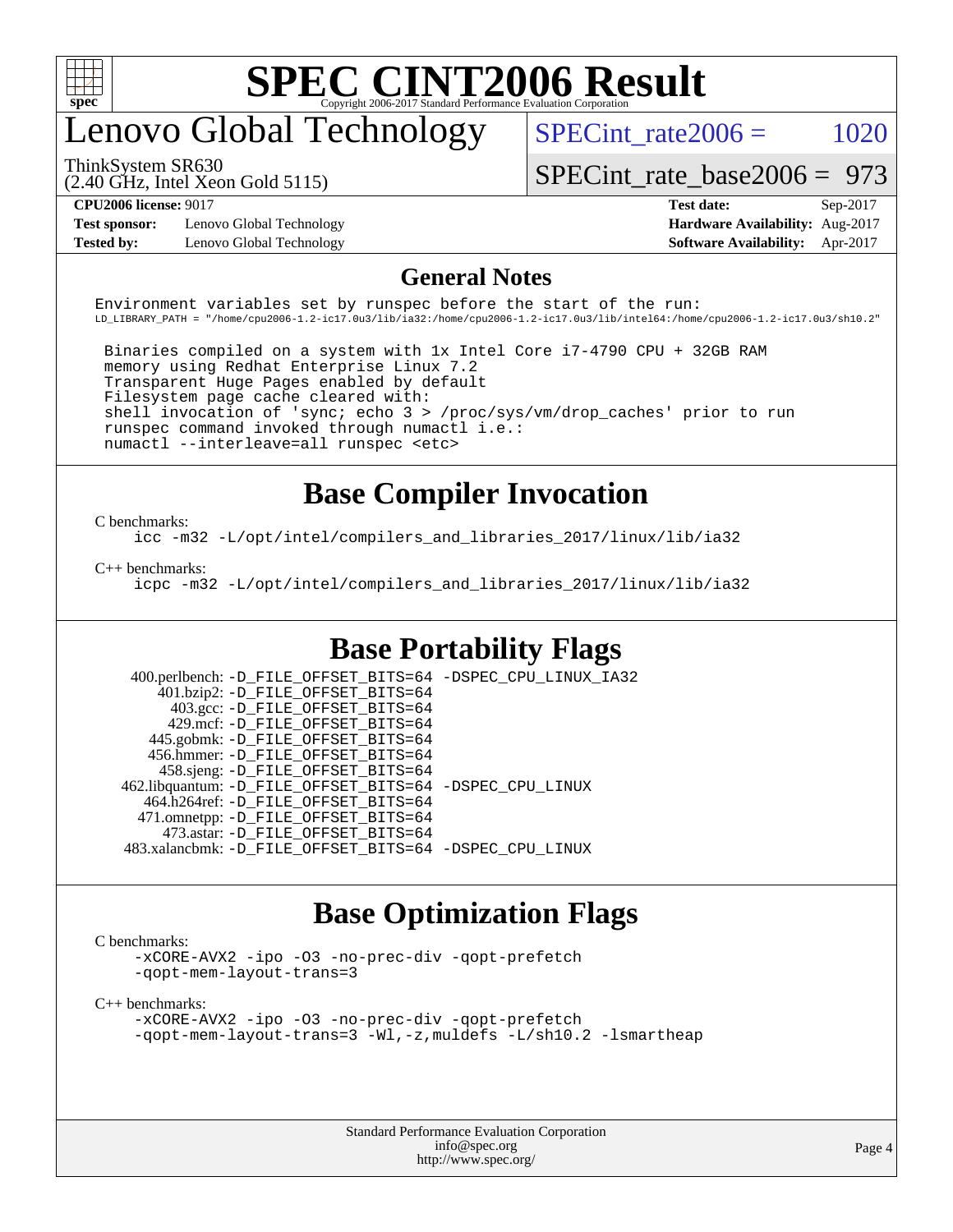

# enovo Global Technology

ThinkSystem SR630

 $SPECTnt_rate2006 = 1020$ 

[SPECint\\_rate\\_base2006 =](http://www.spec.org/auto/cpu2006/Docs/result-fields.html#SPECintratebase2006) 973

(2.40 GHz, Intel Xeon Gold 5115)

**[Test sponsor:](http://www.spec.org/auto/cpu2006/Docs/result-fields.html#Testsponsor)** Lenovo Global Technology **[Hardware Availability:](http://www.spec.org/auto/cpu2006/Docs/result-fields.html#HardwareAvailability)** Aug-2017 **[Tested by:](http://www.spec.org/auto/cpu2006/Docs/result-fields.html#Testedby)** Lenovo Global Technology **[Software Availability:](http://www.spec.org/auto/cpu2006/Docs/result-fields.html#SoftwareAvailability)** Apr-2017

**[CPU2006 license:](http://www.spec.org/auto/cpu2006/Docs/result-fields.html#CPU2006license)** 9017 **[Test date:](http://www.spec.org/auto/cpu2006/Docs/result-fields.html#Testdate)** Sep-2017

### **[Base Other Flags](http://www.spec.org/auto/cpu2006/Docs/result-fields.html#BaseOtherFlags)**

[C benchmarks](http://www.spec.org/auto/cpu2006/Docs/result-fields.html#Cbenchmarks):

403.gcc: [-Dalloca=\\_alloca](http://www.spec.org/cpu2006/results/res2017q4/cpu2006-20170918-49482.flags.html#b403.gcc_baseEXTRA_CFLAGS_Dalloca_be3056838c12de2578596ca5467af7f3)

**[Peak Compiler Invocation](http://www.spec.org/auto/cpu2006/Docs/result-fields.html#PeakCompilerInvocation)**

[C benchmarks \(except as noted below\)](http://www.spec.org/auto/cpu2006/Docs/result-fields.html#Cbenchmarksexceptasnotedbelow):

[icc -m32 -L/opt/intel/compilers\\_and\\_libraries\\_2017/linux/lib/ia32](http://www.spec.org/cpu2006/results/res2017q4/cpu2006-20170918-49482.flags.html#user_CCpeak_intel_icc_c29f3ff5a7ed067b11e4ec10a03f03ae)

400.perlbench: [icc -m64](http://www.spec.org/cpu2006/results/res2017q4/cpu2006-20170918-49482.flags.html#user_peakCCLD400_perlbench_intel_icc_64bit_bda6cc9af1fdbb0edc3795bac97ada53)

401.bzip2: [icc -m64](http://www.spec.org/cpu2006/results/res2017q4/cpu2006-20170918-49482.flags.html#user_peakCCLD401_bzip2_intel_icc_64bit_bda6cc9af1fdbb0edc3795bac97ada53)

456.hmmer: [icc -m64](http://www.spec.org/cpu2006/results/res2017q4/cpu2006-20170918-49482.flags.html#user_peakCCLD456_hmmer_intel_icc_64bit_bda6cc9af1fdbb0edc3795bac97ada53)

458.sjeng: [icc -m64](http://www.spec.org/cpu2006/results/res2017q4/cpu2006-20170918-49482.flags.html#user_peakCCLD458_sjeng_intel_icc_64bit_bda6cc9af1fdbb0edc3795bac97ada53)

[C++ benchmarks:](http://www.spec.org/auto/cpu2006/Docs/result-fields.html#CXXbenchmarks)

[icpc -m32 -L/opt/intel/compilers\\_and\\_libraries\\_2017/linux/lib/ia32](http://www.spec.org/cpu2006/results/res2017q4/cpu2006-20170918-49482.flags.html#user_CXXpeak_intel_icpc_8c35c7808b62dab9ae41a1aa06361b6b)

### **[Peak Portability Flags](http://www.spec.org/auto/cpu2006/Docs/result-fields.html#PeakPortabilityFlags)**

```
 400.perlbench: -DSPEC_CPU_LP64 -DSPEC_CPU_LINUX_X64
    401.bzip2: -DSPEC_CPU_LP64
      403.gcc: -D_FILE_OFFSET_BITS=64
     429.mcf: -D_FILE_OFFSET_BITS=64
   445.gobmk: -D_FILE_OFFSET_BITS=64
   456.hmmer: -DSPEC_CPU_LP64
    458.sjeng: -DSPEC_CPU_LP64
462.libquantum: -D_FILE_OFFSET_BITS=64 -DSPEC_CPU_LINUX
  464.h264ref: -D_FILE_OFFSET_BITS=64
  471.omnetpp: -D_FILE_OFFSET_BITS=64
     473.astar: -D_FILE_OFFSET_BITS=64
483.xalancbmk: -D_FILE_OFFSET_BITS=64 -DSPEC_CPU_LINUX
```
## **[Peak Optimization Flags](http://www.spec.org/auto/cpu2006/Docs/result-fields.html#PeakOptimizationFlags)**

[C benchmarks](http://www.spec.org/auto/cpu2006/Docs/result-fields.html#Cbenchmarks):

 400.perlbench: [-prof-gen](http://www.spec.org/cpu2006/results/res2017q4/cpu2006-20170918-49482.flags.html#user_peakPASS1_CFLAGSPASS1_LDCFLAGS400_perlbench_prof_gen_e43856698f6ca7b7e442dfd80e94a8fc)(pass 1) [-prof-use](http://www.spec.org/cpu2006/results/res2017q4/cpu2006-20170918-49482.flags.html#user_peakPASS2_CFLAGSPASS2_LDCFLAGS400_perlbench_prof_use_bccf7792157ff70d64e32fe3e1250b55)(pass 2) [-xCORE-AVX2](http://www.spec.org/cpu2006/results/res2017q4/cpu2006-20170918-49482.flags.html#user_peakPASS2_CFLAGSPASS2_LDCFLAGS400_perlbench_f-xCORE-AVX2)(pass 2)  $-par-num-threads=1(pass 1) -ipo(pass 2) -O3(pass 2)$  $-par-num-threads=1(pass 1) -ipo(pass 2) -O3(pass 2)$  $-par-num-threads=1(pass 1) -ipo(pass 2) -O3(pass 2)$  $-par-num-threads=1(pass 1) -ipo(pass 2) -O3(pass 2)$  $-par-num-threads=1(pass 1) -ipo(pass 2) -O3(pass 2)$  $-par-num-threads=1(pass 1) -ipo(pass 2) -O3(pass 2)$ [-no-prec-div](http://www.spec.org/cpu2006/results/res2017q4/cpu2006-20170918-49482.flags.html#user_peakPASS2_CFLAGSPASS2_LDCFLAGS400_perlbench_f-no-prec-div)(pass 2) [-auto-ilp32](http://www.spec.org/cpu2006/results/res2017q4/cpu2006-20170918-49482.flags.html#user_peakCOPTIMIZE400_perlbench_f-auto-ilp32) [-qopt-mem-layout-trans=3](http://www.spec.org/cpu2006/results/res2017q4/cpu2006-20170918-49482.flags.html#user_peakCOPTIMIZE400_perlbench_f-qopt-mem-layout-trans_170f5be61cd2cedc9b54468c59262d5d)

Continued on next page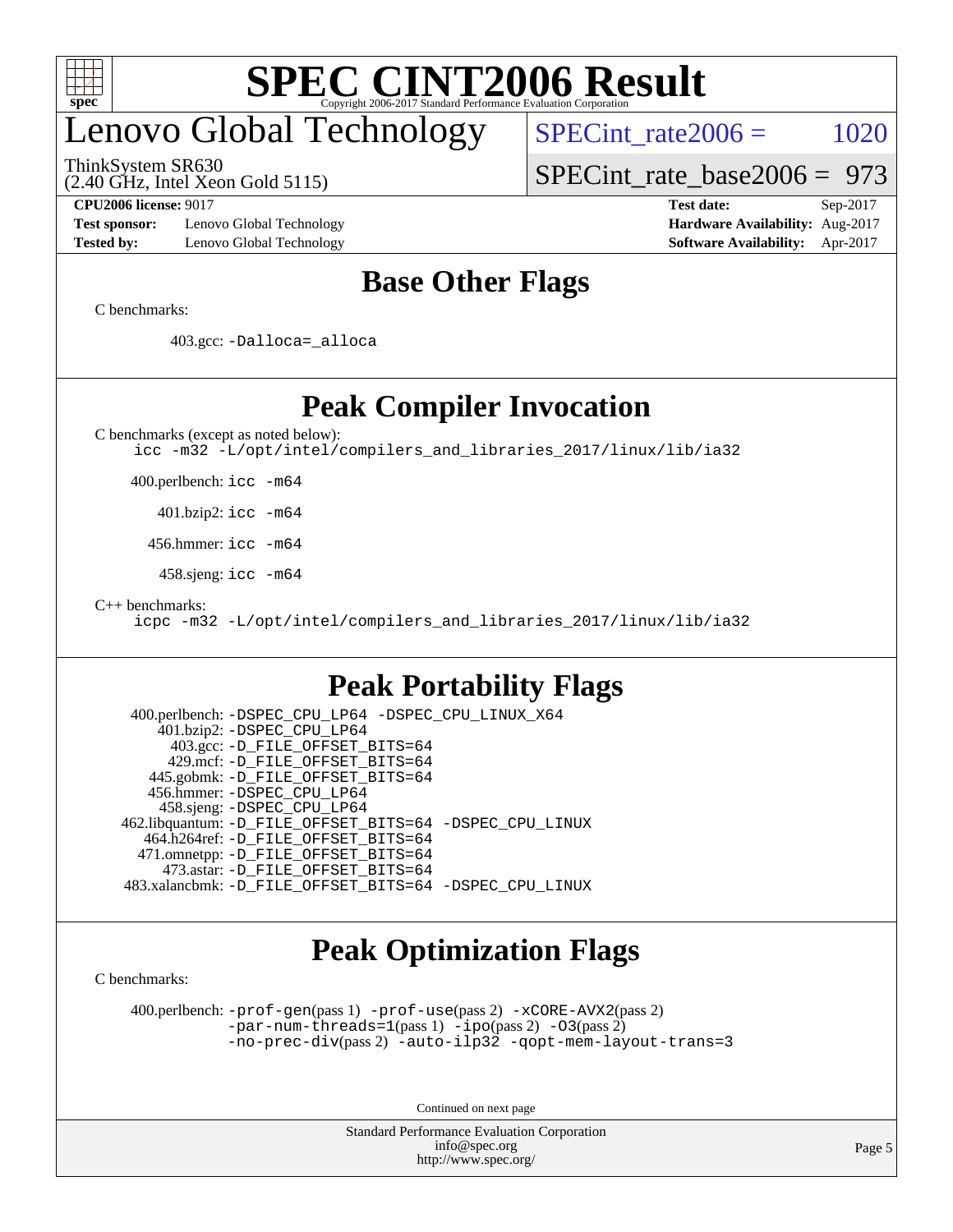

## enovo Global Technology

ThinkSystem SR630

 $SPECTnt_rate2006 = 1020$ 

(2.40 GHz, Intel Xeon Gold 5115)

[SPECint\\_rate\\_base2006 =](http://www.spec.org/auto/cpu2006/Docs/result-fields.html#SPECintratebase2006) 973

**[Test sponsor:](http://www.spec.org/auto/cpu2006/Docs/result-fields.html#Testsponsor)** Lenovo Global Technology **[Hardware Availability:](http://www.spec.org/auto/cpu2006/Docs/result-fields.html#HardwareAvailability)** Aug-2017 **[Tested by:](http://www.spec.org/auto/cpu2006/Docs/result-fields.html#Testedby)** Lenovo Global Technology **[Software Availability:](http://www.spec.org/auto/cpu2006/Docs/result-fields.html#SoftwareAvailability)** Apr-2017

**[CPU2006 license:](http://www.spec.org/auto/cpu2006/Docs/result-fields.html#CPU2006license)** 9017 **[Test date:](http://www.spec.org/auto/cpu2006/Docs/result-fields.html#Testdate)** Sep-2017

## **[Peak Optimization Flags \(Continued\)](http://www.spec.org/auto/cpu2006/Docs/result-fields.html#PeakOptimizationFlags)**

 401.bzip2: [-prof-gen](http://www.spec.org/cpu2006/results/res2017q4/cpu2006-20170918-49482.flags.html#user_peakPASS1_CFLAGSPASS1_LDCFLAGS401_bzip2_prof_gen_e43856698f6ca7b7e442dfd80e94a8fc)(pass 1) [-prof-use](http://www.spec.org/cpu2006/results/res2017q4/cpu2006-20170918-49482.flags.html#user_peakPASS2_CFLAGSPASS2_LDCFLAGS401_bzip2_prof_use_bccf7792157ff70d64e32fe3e1250b55)(pass 2) [-xCORE-AVX2](http://www.spec.org/cpu2006/results/res2017q4/cpu2006-20170918-49482.flags.html#user_peakPASS2_CFLAGSPASS2_LDCFLAGS401_bzip2_f-xCORE-AVX2)(pass 2)  $-par-num-threads=1(pass 1) -ipo(pass 2) -O3(pass 2)$  $-par-num-threads=1(pass 1) -ipo(pass 2) -O3(pass 2)$  $-par-num-threads=1(pass 1) -ipo(pass 2) -O3(pass 2)$  $-par-num-threads=1(pass 1) -ipo(pass 2) -O3(pass 2)$  $-par-num-threads=1(pass 1) -ipo(pass 2) -O3(pass 2)$  $-par-num-threads=1(pass 1) -ipo(pass 2) -O3(pass 2)$ [-no-prec-div](http://www.spec.org/cpu2006/results/res2017q4/cpu2006-20170918-49482.flags.html#user_peakPASS2_CFLAGSPASS2_LDCFLAGS401_bzip2_f-no-prec-div)(pass 2) [-qopt-prefetch](http://www.spec.org/cpu2006/results/res2017q4/cpu2006-20170918-49482.flags.html#user_peakCOPTIMIZE401_bzip2_f-qopt-prefetch) [-auto-ilp32](http://www.spec.org/cpu2006/results/res2017q4/cpu2006-20170918-49482.flags.html#user_peakCOPTIMIZE401_bzip2_f-auto-ilp32) [-qopt-mem-layout-trans=3](http://www.spec.org/cpu2006/results/res2017q4/cpu2006-20170918-49482.flags.html#user_peakCOPTIMIZE401_bzip2_f-qopt-mem-layout-trans_170f5be61cd2cedc9b54468c59262d5d) 403.gcc: [-xCORE-AVX2](http://www.spec.org/cpu2006/results/res2017q4/cpu2006-20170918-49482.flags.html#user_peakOPTIMIZE403_gcc_f-xCORE-AVX2) [-ipo](http://www.spec.org/cpu2006/results/res2017q4/cpu2006-20170918-49482.flags.html#user_peakOPTIMIZE403_gcc_f-ipo) [-O3](http://www.spec.org/cpu2006/results/res2017q4/cpu2006-20170918-49482.flags.html#user_peakOPTIMIZE403_gcc_f-O3) [-no-prec-div](http://www.spec.org/cpu2006/results/res2017q4/cpu2006-20170918-49482.flags.html#user_peakOPTIMIZE403_gcc_f-no-prec-div) [-qopt-mem-layout-trans=3](http://www.spec.org/cpu2006/results/res2017q4/cpu2006-20170918-49482.flags.html#user_peakCOPTIMIZE403_gcc_f-qopt-mem-layout-trans_170f5be61cd2cedc9b54468c59262d5d)  $429$ .mcf: basepeak = yes 445.gobmk: [-prof-gen](http://www.spec.org/cpu2006/results/res2017q4/cpu2006-20170918-49482.flags.html#user_peakPASS1_CFLAGSPASS1_LDCFLAGS445_gobmk_prof_gen_e43856698f6ca7b7e442dfd80e94a8fc)(pass 1) [-prof-use](http://www.spec.org/cpu2006/results/res2017q4/cpu2006-20170918-49482.flags.html#user_peakPASS2_CFLAGSPASS2_LDCFLAGSPASS2_LDFLAGS445_gobmk_prof_use_bccf7792157ff70d64e32fe3e1250b55)(pass 2) [-xCORE-AVX2](http://www.spec.org/cpu2006/results/res2017q4/cpu2006-20170918-49482.flags.html#user_peakPASS2_CFLAGSPASS2_LDCFLAGSPASS2_LDFLAGS445_gobmk_f-xCORE-AVX2)(pass 2) [-par-num-threads=1](http://www.spec.org/cpu2006/results/res2017q4/cpu2006-20170918-49482.flags.html#user_peakPASS1_CFLAGSPASS1_LDCFLAGS445_gobmk_par_num_threads_786a6ff141b4e9e90432e998842df6c2)(pass 1) [-ipo](http://www.spec.org/cpu2006/results/res2017q4/cpu2006-20170918-49482.flags.html#user_peakPASS2_LDCFLAGS445_gobmk_f-ipo)(pass 2) [-O3](http://www.spec.org/cpu2006/results/res2017q4/cpu2006-20170918-49482.flags.html#user_peakPASS2_LDCFLAGS445_gobmk_f-O3)(pass 2) [-no-prec-div](http://www.spec.org/cpu2006/results/res2017q4/cpu2006-20170918-49482.flags.html#user_peakPASS2_LDCFLAGS445_gobmk_f-no-prec-div)(pass 2) [-qopt-mem-layout-trans=3](http://www.spec.org/cpu2006/results/res2017q4/cpu2006-20170918-49482.flags.html#user_peakCOPTIMIZE445_gobmk_f-qopt-mem-layout-trans_170f5be61cd2cedc9b54468c59262d5d) 456.hmmer: [-xCORE-AVX2](http://www.spec.org/cpu2006/results/res2017q4/cpu2006-20170918-49482.flags.html#user_peakOPTIMIZE456_hmmer_f-xCORE-AVX2) [-ipo](http://www.spec.org/cpu2006/results/res2017q4/cpu2006-20170918-49482.flags.html#user_peakOPTIMIZE456_hmmer_f-ipo) [-O3](http://www.spec.org/cpu2006/results/res2017q4/cpu2006-20170918-49482.flags.html#user_peakOPTIMIZE456_hmmer_f-O3) [-no-prec-div](http://www.spec.org/cpu2006/results/res2017q4/cpu2006-20170918-49482.flags.html#user_peakOPTIMIZE456_hmmer_f-no-prec-div) [-unroll2](http://www.spec.org/cpu2006/results/res2017q4/cpu2006-20170918-49482.flags.html#user_peakCOPTIMIZE456_hmmer_f-unroll_784dae83bebfb236979b41d2422d7ec2) [-auto-ilp32](http://www.spec.org/cpu2006/results/res2017q4/cpu2006-20170918-49482.flags.html#user_peakCOPTIMIZE456_hmmer_f-auto-ilp32) [-qopt-mem-layout-trans=3](http://www.spec.org/cpu2006/results/res2017q4/cpu2006-20170918-49482.flags.html#user_peakCOPTIMIZE456_hmmer_f-qopt-mem-layout-trans_170f5be61cd2cedc9b54468c59262d5d) 458.sjeng: [-prof-gen](http://www.spec.org/cpu2006/results/res2017q4/cpu2006-20170918-49482.flags.html#user_peakPASS1_CFLAGSPASS1_LDCFLAGS458_sjeng_prof_gen_e43856698f6ca7b7e442dfd80e94a8fc)(pass 1) [-prof-use](http://www.spec.org/cpu2006/results/res2017q4/cpu2006-20170918-49482.flags.html#user_peakPASS2_CFLAGSPASS2_LDCFLAGS458_sjeng_prof_use_bccf7792157ff70d64e32fe3e1250b55)(pass 2) [-xCORE-AVX2](http://www.spec.org/cpu2006/results/res2017q4/cpu2006-20170918-49482.flags.html#user_peakPASS2_CFLAGSPASS2_LDCFLAGS458_sjeng_f-xCORE-AVX2)(pass 2)  $-par-num-threads=1(pass 1) -ipo(pass 2) -O3(pass 2)$  $-par-num-threads=1(pass 1) -ipo(pass 2) -O3(pass 2)$  $-par-num-threads=1(pass 1) -ipo(pass 2) -O3(pass 2)$  $-par-num-threads=1(pass 1) -ipo(pass 2) -O3(pass 2)$  $-par-num-threads=1(pass 1) -ipo(pass 2) -O3(pass 2)$  $-par-num-threads=1(pass 1) -ipo(pass 2) -O3(pass 2)$ [-no-prec-div](http://www.spec.org/cpu2006/results/res2017q4/cpu2006-20170918-49482.flags.html#user_peakPASS2_CFLAGSPASS2_LDCFLAGS458_sjeng_f-no-prec-div)(pass 2) [-unroll4](http://www.spec.org/cpu2006/results/res2017q4/cpu2006-20170918-49482.flags.html#user_peakCOPTIMIZE458_sjeng_f-unroll_4e5e4ed65b7fd20bdcd365bec371b81f) [-auto-ilp32](http://www.spec.org/cpu2006/results/res2017q4/cpu2006-20170918-49482.flags.html#user_peakCOPTIMIZE458_sjeng_f-auto-ilp32) [-qopt-mem-layout-trans=3](http://www.spec.org/cpu2006/results/res2017q4/cpu2006-20170918-49482.flags.html#user_peakCOPTIMIZE458_sjeng_f-qopt-mem-layout-trans_170f5be61cd2cedc9b54468c59262d5d)  $462$ .libquantum: basepeak = yes 464.h264ref: [-prof-gen](http://www.spec.org/cpu2006/results/res2017q4/cpu2006-20170918-49482.flags.html#user_peakPASS1_CFLAGSPASS1_LDCFLAGS464_h264ref_prof_gen_e43856698f6ca7b7e442dfd80e94a8fc)(pass 1) [-prof-use](http://www.spec.org/cpu2006/results/res2017q4/cpu2006-20170918-49482.flags.html#user_peakPASS2_CFLAGSPASS2_LDCFLAGS464_h264ref_prof_use_bccf7792157ff70d64e32fe3e1250b55)(pass 2) [-xCORE-AVX2](http://www.spec.org/cpu2006/results/res2017q4/cpu2006-20170918-49482.flags.html#user_peakPASS2_CFLAGSPASS2_LDCFLAGS464_h264ref_f-xCORE-AVX2)(pass 2)  $-par-num-threads=1(pass 1) -ipo(pass 2) -O3(pass 2)$  $-par-num-threads=1(pass 1) -ipo(pass 2) -O3(pass 2)$  $-par-num-threads=1(pass 1) -ipo(pass 2) -O3(pass 2)$  $-par-num-threads=1(pass 1) -ipo(pass 2) -O3(pass 2)$  $-par-num-threads=1(pass 1) -ipo(pass 2) -O3(pass 2)$  $-par-num-threads=1(pass 1) -ipo(pass 2) -O3(pass 2)$ [-no-prec-div](http://www.spec.org/cpu2006/results/res2017q4/cpu2006-20170918-49482.flags.html#user_peakPASS2_CFLAGSPASS2_LDCFLAGS464_h264ref_f-no-prec-div)(pass 2) [-unroll2](http://www.spec.org/cpu2006/results/res2017q4/cpu2006-20170918-49482.flags.html#user_peakCOPTIMIZE464_h264ref_f-unroll_784dae83bebfb236979b41d2422d7ec2) [-qopt-mem-layout-trans=3](http://www.spec.org/cpu2006/results/res2017q4/cpu2006-20170918-49482.flags.html#user_peakCOPTIMIZE464_h264ref_f-qopt-mem-layout-trans_170f5be61cd2cedc9b54468c59262d5d) [C++ benchmarks:](http://www.spec.org/auto/cpu2006/Docs/result-fields.html#CXXbenchmarks) 471.omnetpp: [-prof-gen](http://www.spec.org/cpu2006/results/res2017q4/cpu2006-20170918-49482.flags.html#user_peakPASS1_CXXFLAGSPASS1_LDCXXFLAGS471_omnetpp_prof_gen_e43856698f6ca7b7e442dfd80e94a8fc)(pass 1) [-prof-use](http://www.spec.org/cpu2006/results/res2017q4/cpu2006-20170918-49482.flags.html#user_peakPASS2_CXXFLAGSPASS2_LDCXXFLAGS471_omnetpp_prof_use_bccf7792157ff70d64e32fe3e1250b55)(pass 2) [-xCORE-AVX2](http://www.spec.org/cpu2006/results/res2017q4/cpu2006-20170918-49482.flags.html#user_peakPASS2_CXXFLAGSPASS2_LDCXXFLAGS471_omnetpp_f-xCORE-AVX2)(pass 2) [-par-num-threads=1](http://www.spec.org/cpu2006/results/res2017q4/cpu2006-20170918-49482.flags.html#user_peakPASS1_CXXFLAGSPASS1_LDCXXFLAGS471_omnetpp_par_num_threads_786a6ff141b4e9e90432e998842df6c2)(pass 1) [-ipo](http://www.spec.org/cpu2006/results/res2017q4/cpu2006-20170918-49482.flags.html#user_peakPASS2_CXXFLAGSPASS2_LDCXXFLAGS471_omnetpp_f-ipo)(pass 2) [-O3](http://www.spec.org/cpu2006/results/res2017q4/cpu2006-20170918-49482.flags.html#user_peakPASS2_CXXFLAGSPASS2_LDCXXFLAGS471_omnetpp_f-O3)(pass 2) [-no-prec-div](http://www.spec.org/cpu2006/results/res2017q4/cpu2006-20170918-49482.flags.html#user_peakPASS2_CXXFLAGSPASS2_LDCXXFLAGS471_omnetpp_f-no-prec-div)(pass 2) [-qopt-ra-region-strategy=block](http://www.spec.org/cpu2006/results/res2017q4/cpu2006-20170918-49482.flags.html#user_peakCXXOPTIMIZE471_omnetpp_f-qopt-ra-region-strategy_430aa8f7c220cbde92ae827fa8d9be32)  [-qopt-mem-layout-trans=3](http://www.spec.org/cpu2006/results/res2017q4/cpu2006-20170918-49482.flags.html#user_peakCXXOPTIMIZE471_omnetpp_f-qopt-mem-layout-trans_170f5be61cd2cedc9b54468c59262d5d) [-Wl,-z,muldefs](http://www.spec.org/cpu2006/results/res2017q4/cpu2006-20170918-49482.flags.html#user_peakEXTRA_LDFLAGS471_omnetpp_link_force_multiple1_74079c344b956b9658436fd1b6dd3a8a) [-L/sh10.2 -lsmartheap](http://www.spec.org/cpu2006/results/res2017q4/cpu2006-20170918-49482.flags.html#user_peakEXTRA_LIBS471_omnetpp_SmartHeap_b831f2d313e2fffa6dfe3f00ffc1f1c0) 473.astar: basepeak = yes  $483.xalanchmk: basepeak = yes$ 

## **[Peak Other Flags](http://www.spec.org/auto/cpu2006/Docs/result-fields.html#PeakOtherFlags)**

[C benchmarks](http://www.spec.org/auto/cpu2006/Docs/result-fields.html#Cbenchmarks):

403.gcc: [-Dalloca=\\_alloca](http://www.spec.org/cpu2006/results/res2017q4/cpu2006-20170918-49482.flags.html#b403.gcc_peakEXTRA_CFLAGS_Dalloca_be3056838c12de2578596ca5467af7f3)